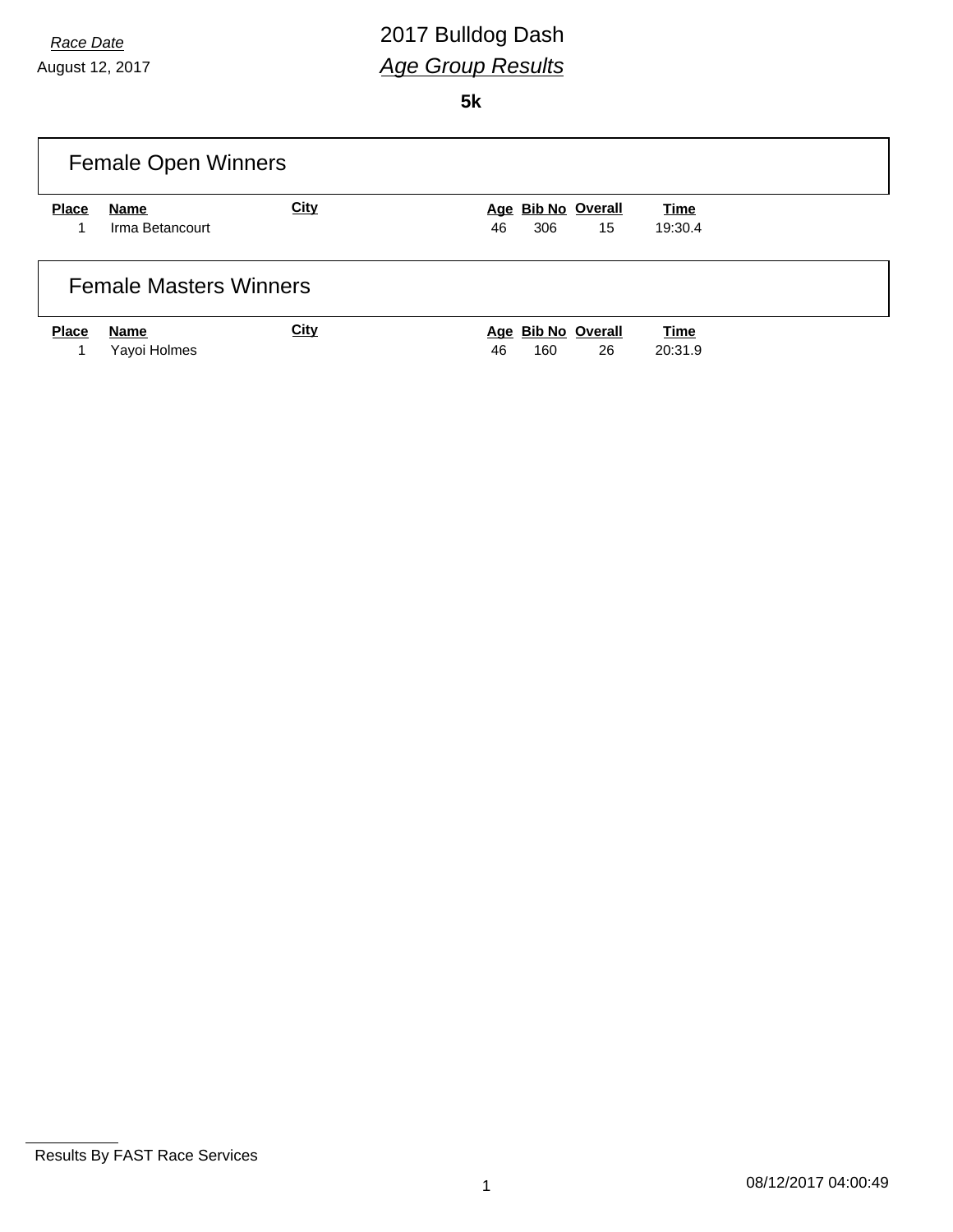# *Race Date* 2017 Bulldog Dash *Age Group Results*

**5k**

| Female 10 and Under |  |
|---------------------|--|
|                     |  |

| <b>Place</b> | Name                | Citv |     |      | Age Bib No Overall | <u>Time</u> |
|--------------|---------------------|------|-----|------|--------------------|-------------|
|              | 1 * Ava Bowman      |      | 10. | 100  | 225                | 31:24.2     |
|              | 2 * Alison Forbrick |      | 10. | -137 | 238                | 32:08.5     |
|              | 3 * Tate Pominville |      |     | -231 | 294                | 36:49.3     |

#### Female 11 to 14

| <b>Place</b>   | Name                  | City |    | Age Bib No Overall |     | <b>Time</b> |
|----------------|-----------------------|------|----|--------------------|-----|-------------|
| 1              | Makenna Kulzer        |      | 14 | 42                 | 22  | 20:27.1     |
| $\overline{2}$ | <b>Lily Gowens</b>    |      | 14 | 28                 | 68  | 23:38.6     |
| 3              | <b>Emily Lawrence</b> |      | 14 | 44                 | 103 | 25:49.7     |
| 4              | Rilyn Wagner          |      | 14 | 90                 | 107 | 25:51.4     |
| 5              | Reese Robertson       |      | 14 | 78                 | 125 | 26:39.3     |
| 6              | Hannah Dupree         |      | 14 | 19                 | 132 | 27:04.7     |
| $\overline{7}$ | Kira Cousin           |      | 13 | 117                | 133 | 27:08.9     |
| 8              | Dylan Lamberth        |      | 13 | 188                | 139 | 27:20.5     |
| 9              | Kennedy Turner        |      | 14 | 87                 | 144 | 27:34.0     |
| 10             | Lexi Kulzer           |      | 13 | 187                | 162 | 28:21.1     |
| 11             | Lillian Creamer       |      | 14 | 330                | 167 | 28:26.1     |
| 12             | Olivia Taylor         |      | 14 | 267                | 170 | 28:29.1     |
| 13             | Cara Gowens           |      | 12 | 148                | 177 | 28:49.3     |
| 14             | Sabreen Kaur          |      | 14 | 354                | 190 | 29:34.8     |
| 15             | Sara Serrano          |      | 14 | 355                | 201 | 30:06.4     |
| 16             | Kaya Holmes           |      | 14 | 33                 | 218 | 30:53.5     |
| 17             | Amanda Bruckstein     |      | 14 | 371                | 229 | 31:41.7     |
| 18             | Kellyn Posey          |      | 14 | 73                 | 244 | 32:33.3     |
| 19             | Sarah Juvera          |      | 11 | 180                | 245 | 32:35.9     |
| 20             | Virginia Jones        |      | 14 | 39                 | 246 | 32:36.1     |
| 21             | Sydney Kovach         |      | 13 | 186                | 255 | 33:07.5     |
| 22             | Lauren Marksberry     |      | 14 | 52                 | 256 | 33:08.3     |
| 23             | <b>Camree Noblit</b>  |      | 14 | 65                 | 257 | 33:22.9     |
| 24             | Katie Mraz            |      | 14 | 61                 | 261 | 33:31.2     |
| 25             | <b>Emily Gibbs</b>    |      | 14 | 26                 | 263 | 33:39.1     |
| 26             | Kendra Posey          |      | 13 | 233                | 264 | 33:40.1     |
| 27             | Makayla Bowman        |      | 13 | 101                | 268 | 34:06.8     |
| 28             | Caitlyne Lee          |      | 14 | 45                 | 271 | 34:28.4     |
| 29             | Olivia Rodriguez      |      | 13 | 341                | 290 | 35:46.3     |
| 30             | Jodi Dupree           |      | 12 | 133                | 292 | 36:14.8     |
| 31             | <b>Riley Priest</b>   |      | 13 | 237                | 313 | 40:16.6     |
| 32             | <b>Jesse Morris</b>   |      | 12 | 373                | 334 | 47:30.4     |
| 33             | Gift Myla             |      | 13 | 293                | 335 | 47:31.5     |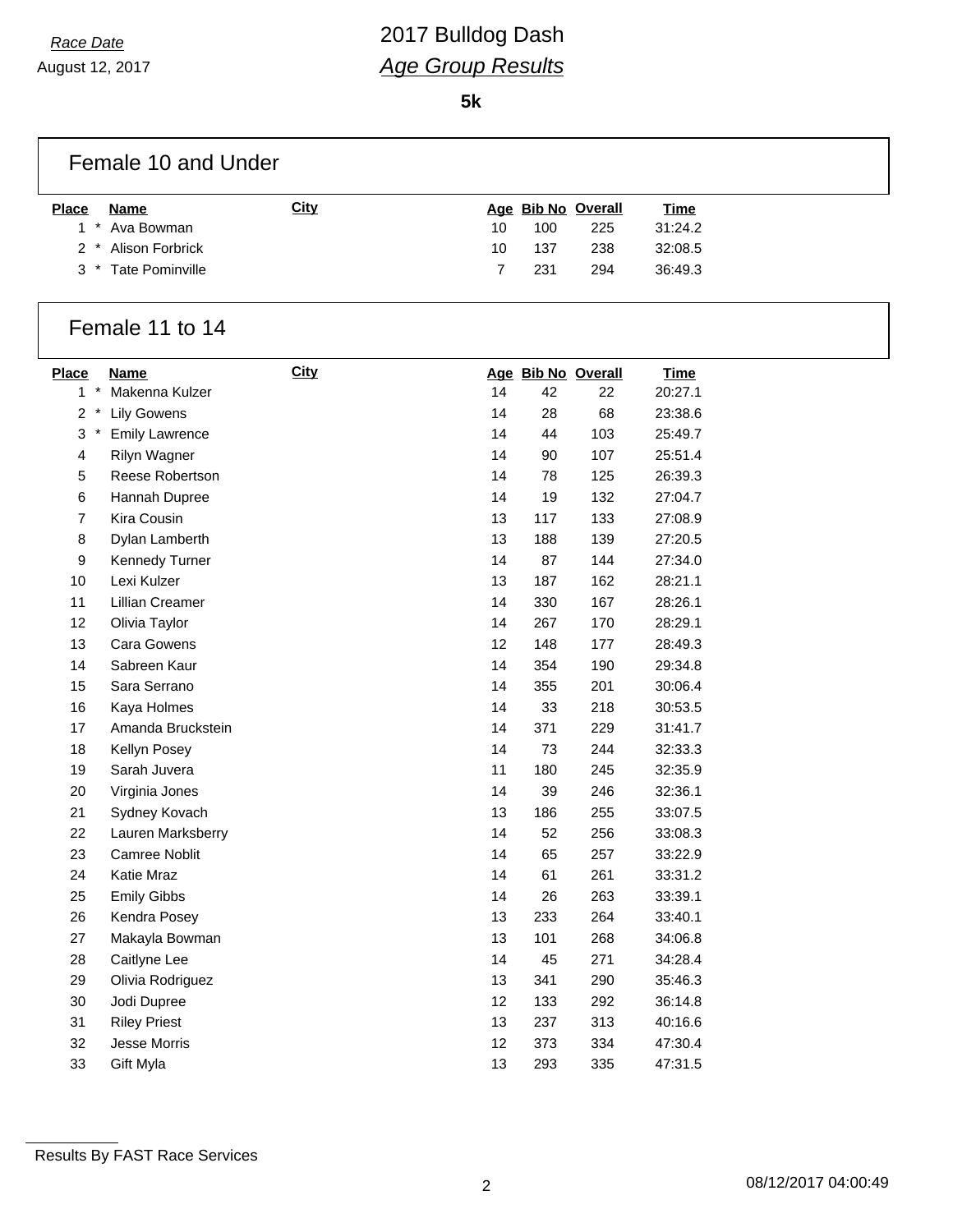August 12, 2017

**5k**

#### Female 15 to 19

| Place        | Name                  | <b>City</b> |    |                | Age Bib No Overall | <b>Time</b> |
|--------------|-----------------------|-------------|----|----------------|--------------------|-------------|
| $1 *$        | Kimmie Whiting        |             | 19 | 274            | 17                 | 19:44.6     |
| $\star$<br>2 | Sara Melkerson        |             | 17 | 59             | 21                 | 20:19.4     |
| 3<br>$\ast$  | Caroline Ursprung     |             | 16 | 88             | 33                 | 21:10.5     |
| 4            | Abigail Pinkerton     |             | 17 | 70             | 34                 | 21:14.9     |
| 5            | Erica Hambacker       |             | 16 | 31             | 35                 | 21:34.1     |
| 6            | Abby Snyder           |             | 15 | 83             | 36                 | 21:34.1     |
| 7            | Lyndsey Fowler        |             | 17 | 24             | 39                 | 21:36.9     |
| 8            | Emma Egg              |             | 18 | 135            | 43                 | 22:03.3     |
| 9            | Elise Karinshak       |             | 16 | 182            | 51                 | 22:36.5     |
| 10           | Shelby Pacholke       |             | 17 | 67             | 55                 | 22:40.4     |
| 11           | Hannah Priest         |             | 17 | 74             | 58                 | 22:51.0     |
| 12           | Meagan Abbagnaro      |             | 17 | 1              | 61                 | 23:14.2     |
| 13           | Mackenzie Cousin      |             | 15 | 16             | 62                 | 23:15.5     |
| 14           | Annabel Fogarty       |             | 16 | 317            | 72                 | 24:07.3     |
| 15           | Aubrey Gehle          |             | 17 | 25             | 85                 | 24:59.8     |
| 16           | Ally Huizer           |             | 16 | 34             | 89                 | 25:09.0     |
| 17           | Mia Seres             |             | 17 | 320            | 92                 | 25:22.4     |
| 18           | <b>Ellie Wilkins</b>  |             | 15 | 275            | 93                 | 25:27.3     |
| 19           | Cristina Adams        |             | 16 | $\overline{c}$ | 97                 | 25:37.7     |
| 20           | Savannah Chernetsky   |             | 15 | 14             | 102                | 25:46.6     |
| 21           | Morgan Behrens        |             | 16 | 6              | 114                | 26:05.9     |
| 22           | Jaran Jone            |             | 16 | 353            | 115                | 26:10.4     |
| 23           | Sarah Jane Lynskey    |             | 16 | 51             | 120                | 26:27.4     |
| 24           | Sydney Jones          |             | 16 | 38             | 121                | 26:30.7     |
| 25           | Madeline Quinn        |             | 17 | 76             | 126                | 26:40.9     |
| 26           | Hannah Jones          |             | 15 | 37             | 136                | 27:11.3     |
| 27           | Katelyn Sheridan      |             | 15 | 82             | 140                | 27:25.2     |
| 28           | Julia Pecora          |             | 15 | 69             | 145                | 27:38.3     |
| 29           | Gwen Huizer           |             | 16 | 35             | 147                | 27:42.3     |
| 30           | Leighton Blackburn    |             | 16 | 8              | 160                | 28:16.3     |
| 31           | Amber Millice         |             | 15 | 217            | 166                | 28:24.9     |
| 32           | Caroline Brown        |             | 15 | 9              | 191                | 29:35.8     |
| 33           | Caitlyn Miller        |             | 15 | 215            | 192                | 29:36.5     |
| 34           | Lillly Belcher        |             | 16 | $\overline{7}$ | 194                | 29:40.2     |
| 35           | Hannah Song           |             | 16 | 258            | 197                | 30:00.9     |
| 36           | Grace Forren          |             | 17 | 23             | 198                | 30:01.0     |
| 37           | Ashley Vasquez        |             | 16 | 89             | 199                | 30:02.3     |
| 38           | <b>Blaine Kantor</b>  |             | 15 | 40             | 208                | 30:27.2     |
| 39           | Sara Lim              |             | 17 | 47             | 226                | 31:38.6     |
| 40           | <b>Emily Sandgren</b> |             | 19 | 251            | 234                | 31:53.2     |
| 41           | Ashley Rutledge       |             | 15 | 81             | 237                | 32:04.0     |
| 42           | Lara Kenyon           |             | 15 | 41             | 248                | 32:43.9     |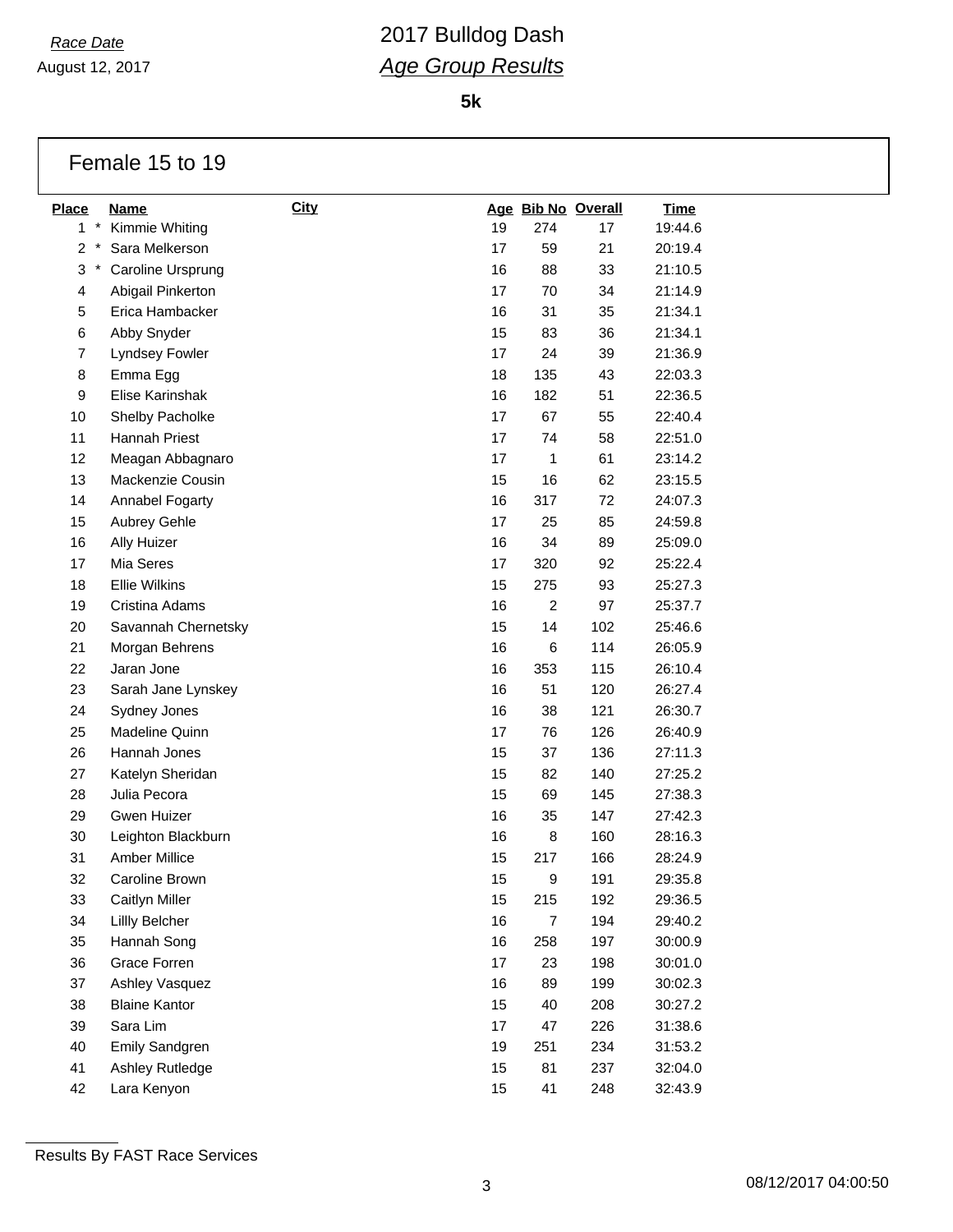## *Race Date* 2017 Bulldog Dash *Age Group Results*

**5k**

| Female 15 to 19                   |             |    |     |                    |             |  |
|-----------------------------------|-------------|----|-----|--------------------|-------------|--|
| <b>Place</b><br><b>Name</b>       | City        |    |     | Age Bib No Overall | <b>Time</b> |  |
| 43<br><b>Breck Luther</b>         |             | 15 | 49  | 291                | 36:01.3     |  |
| 44<br>Kennedy Primus              |             | 15 | 75  | 293                | 36:32.5     |  |
| 45<br><b>Bailey McClelland</b>    |             | 15 | 56  | 302                | 38:52.9     |  |
| 46<br><b>Wetzel Courtney</b>      |             | 17 | 288 | 304                | 39:01.5     |  |
| Female 20 to 24                   |             |    |     |                    |             |  |
| <b>Place</b><br><b>Name</b>       | <b>City</b> |    |     | Age Bib No Overall | <b>Time</b> |  |
| $1 *$<br><b>Courtney Czerniak</b> |             | 21 | 119 | 19                 | 19:55.7     |  |
| 2 * Lauren Recchia                |             | 24 | 328 | 20                 | 20:00.2     |  |
| 3<br>$^\star$<br>Jessica Beasley  |             | 21 | 311 | 29                 | 20:43.1     |  |
| Clare Beebe<br>4                  |             | 21 | 96  | 151                | 27:51.8     |  |
| Female 30 to 34                   |             |    |     |                    |             |  |
| <b>Place</b><br><b>Name</b>       | City        |    |     | Age Bib No Overall | <b>Time</b> |  |
| $1 *$<br>Martha Don               |             | 34 | 299 | 204                | 30:16.6     |  |
| Erin Mitchell<br>$2 *$            |             | 34 | 218 | 221                | 31:03.7     |  |
| Kimberly Johansen<br>3            |             | 33 | 168 | 320                | 42:18.0     |  |
| Female 35 to 39                   |             |    |     |                    |             |  |
| <b>Place</b><br><b>Name</b>       | City        |    |     | Age Bib No Overall | <b>Time</b> |  |
| $1*$<br>Yolanda Sanchez           |             | 37 | 250 | 25                 | 20:31.7     |  |
| 2<br>Melisa Kembrey               |             | 38 | 333 | 124                | 26:35.5     |  |
| 3<br>Kristin Wyatt<br>$\ast$      |             | 36 | 332 | 164                | 28:23.0     |  |
| Megan Mendez<br>4                 |             | 36 | 212 | 165                | 28:23.9     |  |
| 5<br>Natalie Yarnell              |             | 37 | 284 | 195                | 29:57.5     |  |
| 6<br>Jessica Bass                 |             | 38 | 95  | 210                | 30:29.9     |  |
| $\overline{7}$<br>Melissa Bowman  |             | 37 | 102 | 222                | 31:07.8     |  |
| 8<br>Ashley Maron                 |             | 38 | 204 | 233                | 31:51.6     |  |
| Funmilola Badmus<br>9             |             | 36 | 94  | 308                | 39:42.7     |  |
| Female 40 to 44                   |             |    |     |                    |             |  |
| <b>Place</b><br><b>Name</b>       | City        |    |     | Age Bib No Overall | <b>Time</b> |  |
| Katie Marino<br>$1*$              |             | 40 | 203 | 74                 | 24:23.0     |  |
|                                   |             |    |     |                    |             |  |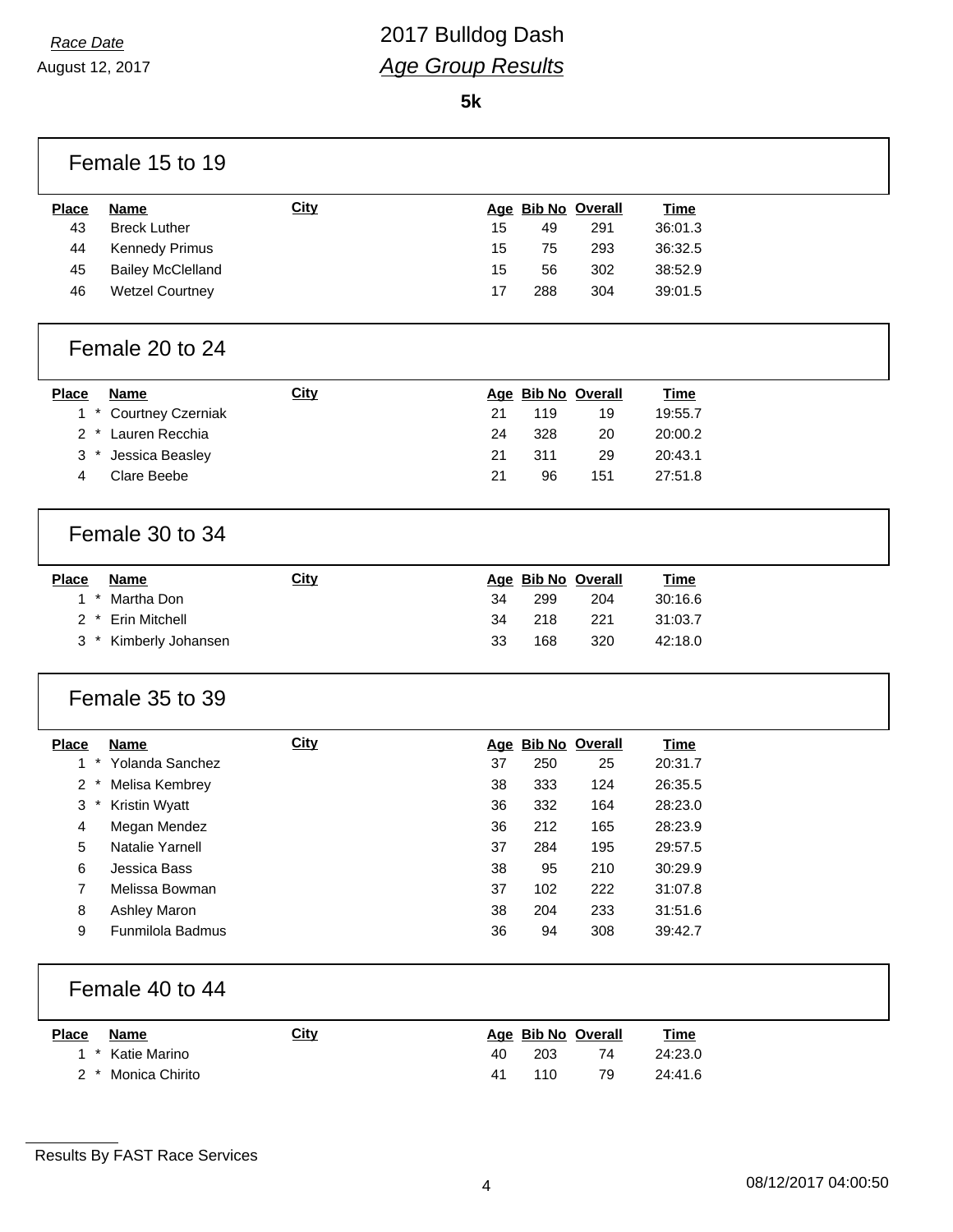**5k**

|                 | Female 40 to 44         |             |    |     |                    |             |
|-----------------|-------------------------|-------------|----|-----|--------------------|-------------|
| <b>Place</b>    | <b>Name</b>             | <b>City</b> |    |     | Age Bib No Overall | <b>Time</b> |
| 3<br>$\ast$     | <b>Claudia Corrales</b> |             | 42 | 116 | 100                | 25:44.7     |
| 4               | Phouvanh Chan           |             | 40 | 109 | 186                | 29:14.1     |
| 5               | Jenna Sobh              |             | 43 | 364 | 217                | 30:50.1     |
| 6               | Jen Davis               |             | 43 | 127 | 236                | 31:56.3     |
| 7               | Dawn Forbrick           |             | 40 | 138 | 247                | 32:41.3     |
| 8               | Janelle Wagner          |             | 41 | 272 | 267                | 33:54.8     |
| 9               | Lisa Garland            |             | 44 | 145 | 289                | 35:35.2     |
| 10              | Andrea Silver           |             | 43 | 256 | 310                | 39:44.8     |
| 11              | Randi Frady             |             | 40 | 142 | 323                | 42:55.4     |
| 12 <sup>°</sup> | Elaine Mastropaolo      |             | 43 | 206 | 330                | 45:03.8     |
| 13              | Michele McClelland      |             | 40 | 208 | 332                | 47:27.9     |
|                 |                         |             |    |     |                    |             |

#### Female 45 to 49

| <b>Place</b> | Name                  | <b>City</b> | Age | <b>Bib No Overall</b> |     | <b>Time</b> |
|--------------|-----------------------|-------------|-----|-----------------------|-----|-------------|
| 1            | Jennifer Lamberth     |             | 47  | 189                   | 69  | 23:42.0     |
| 2            | Corinna Albee         |             | 48  | 297                   | 118 | 26:20.1     |
| 3            | Jennifer Lawrence     |             | 47  | 192                   | 135 | 27:10.0     |
| 4            | <b>Kristine Lewis</b> |             | 49  | 196                   | 143 | 27:30.1     |
| 5            | Andrea Priest         |             | 45  | 235                   | 182 | 29:11.5     |
| 6            | Linda Michaels        |             | 49  | 214                   | 183 | 29:11.7     |
| 7            | Tina Czerniak         |             | 49  | 120                   | 242 | 32:30.9     |
| 8            | Carrie McCleary       |             | 47  | 207                   | 272 | 34:33.0     |
| 9            | Donyale Turner        |             | 48  | 270                   | 275 | 34:41.3     |
| 10           | Melissa Anneler       |             | 46  | 93                    | 295 | 37:12.3     |
| 11           | Jane Mitchko          |             | 46  | 219                   | 299 | 38:22.0     |
| 12           | Taren Dailey-Rowland  |             | 45  | 122                   | 300 | 38:22.8     |
| 13           | Jana Emmons           |             | 47  | 347                   | 301 | 38:39.2     |
| 14           | Michelle Cato         |             | 49  | 107                   | 338 | 51:46.3     |
|              |                       |             |     |                       |     |             |

#### Female 50 to 54

| <b>Place</b> | <b>Name</b>           | <b>City</b> |    | Age Bib No Overall |     | Time    |
|--------------|-----------------------|-------------|----|--------------------|-----|---------|
|              | Sandra Daust          |             | 50 | 301                | 54  | 22:37.7 |
|              | 2 * Sonya Montgomery  |             | 54 | 221                | 110 | 25:55.4 |
| 3            | Becky Roy             |             | 54 | 248                | 113 | 26:03.4 |
| 4            | Sandra Temesio        |             | 50 | 268                | 131 | 26:58.9 |
| 5            | <b>Kim Hewitt</b>     |             | 54 | 156                | 185 | 29:13.9 |
| 6            | <b>Sharon Moseley</b> |             | 51 | 224                | 189 | 29:31.3 |
|              | Denise Clark          |             | 50 | 111                | 207 | 30:25.7 |

Results By FAST Race Services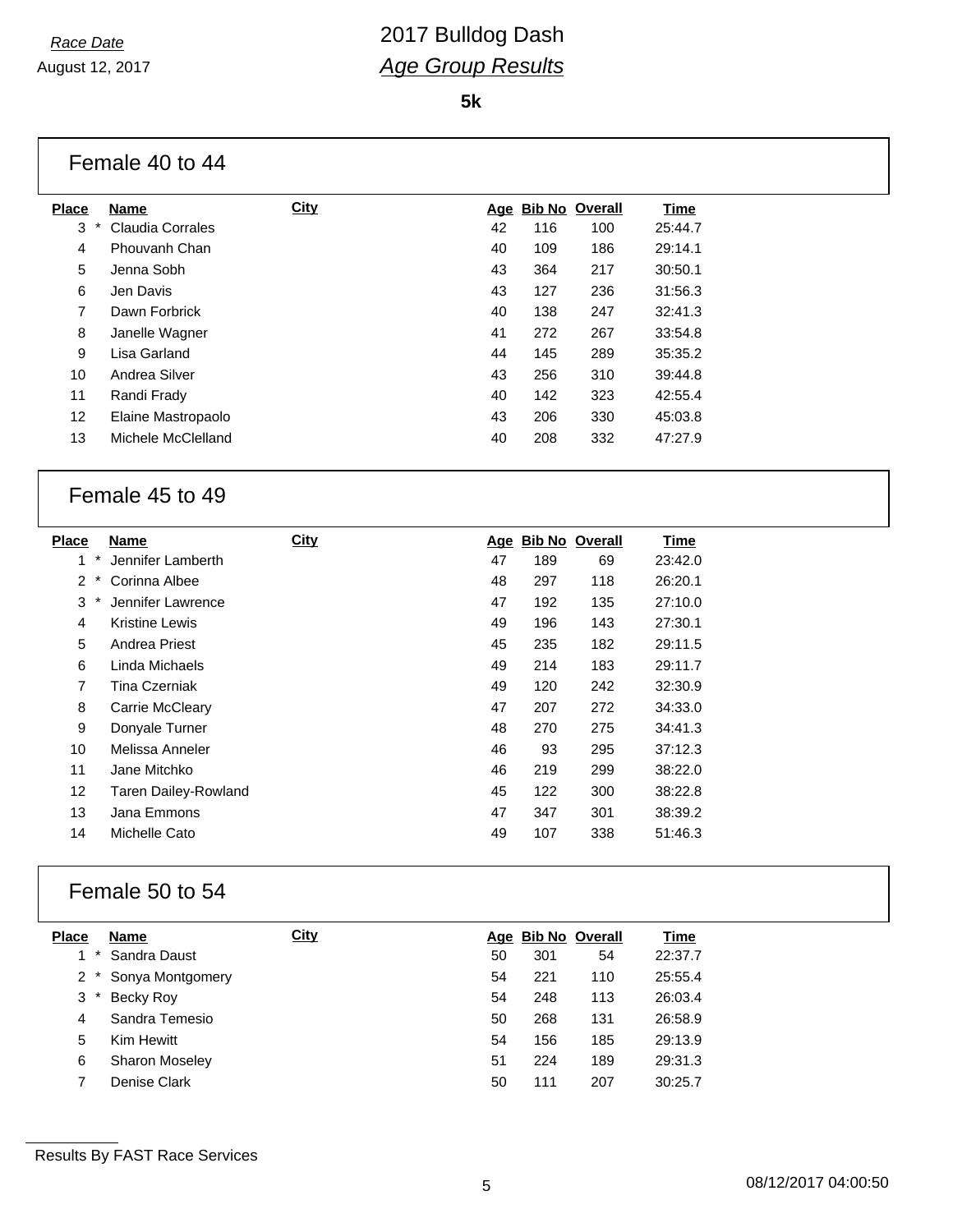**5k**

|              | Female 50 to 54        |             |    |     |                    |             |
|--------------|------------------------|-------------|----|-----|--------------------|-------------|
| <b>Place</b> | <b>Name</b>            | <b>City</b> |    |     | Age Bib No Overall | <b>Time</b> |
| 8            | Julie Murphy           |             | 51 | 226 | 270                | 34:21.5     |
| 9            | Susan O'Brien          |             | 52 | 372 | 273                | 34:35.2     |
| 10           | Lynn Pelatt            |             | 52 | 300 | 281                | 35:02.3     |
| 11           | Laurie Leimkuehler     |             | 50 | 195 | 283                | 35:10.9     |
| 12           | Julie Sutton           |             | 52 | 264 | 309                | 39:42.8     |
| 13           | Lucina Littig          |             | 54 | 201 | 314                | 40:22.4     |
| 14           | Barbara Johnson        |             | 53 | 171 | 325                | 43:38.8     |
| 15           | Wetzel Jena            |             | 52 | 287 | 327                | 44:23.0     |
| 16           | Susan Massey           |             | 52 | 286 | 328                | 44:23.1     |
| 17           | <b>Giselle Guillot</b> |             | 50 | 369 | 331                | 46:02.9     |
|              | Female 55 to 59        |             |    |     |                    |             |
| <b>Place</b> | <b>Name</b>            | <b>City</b> |    |     | Age Bib No Overall | <b>Time</b> |
| $1 *$        | Sandy Rhodes           |             | 56 | 308 | 202                | 30:10.1     |
| $2^*$        | <b>Christy Grennor</b> |             | 56 | 151 | 203                | 30:14.2     |
| 3<br>$\ast$  | Darlene King           |             | 57 | 331 | 211                | 30:33.4     |
| 4            | Sheila Sandgren        |             | 55 | 252 | 287                | 35:25.0     |
| 5            | Dorothy Aenlle         |             | 57 | 92  | 318                | 41:57.6     |
| 6            | Terri Hoye             |             | 58 | 163 | 341                | 53:48.9     |
| 7            | Katrina Daughtry       |             | 56 | 125 | 342                | 53:50.3     |
|              | Female 60 to 64        |             |    |     |                    |             |
| <b>Place</b> | <b>Name</b>            | City        |    |     | Age Bib No Overall | <b>Time</b> |
| $1 *$        | Deborah Williams       |             | 64 | 278 | 109                | 25:55.3     |
| $2*$         | Melody Biederman       |             | 61 | 98  | 231                | 31:49.5     |
| $3*$         | <b>Heather Condron</b> |             | 60 | 113 | 241                | 32:21.3     |
| 4            | Karen Galt             |             | 60 | 144 | 319                | 42:14.7     |
|              | Female 70 and Over     |             |    |     |                    |             |
| <b>Place</b> | <b>Name</b>            | <b>City</b> |    |     | Age Bib No Overall | <b>Time</b> |
| $1 *$        | Vail Cheryl            |             | 72 | 290 | 116                | 26:15.5     |
| $2^*$        | Donna Brandt           |             | 70 | 104 | 339                | 52:40.7     |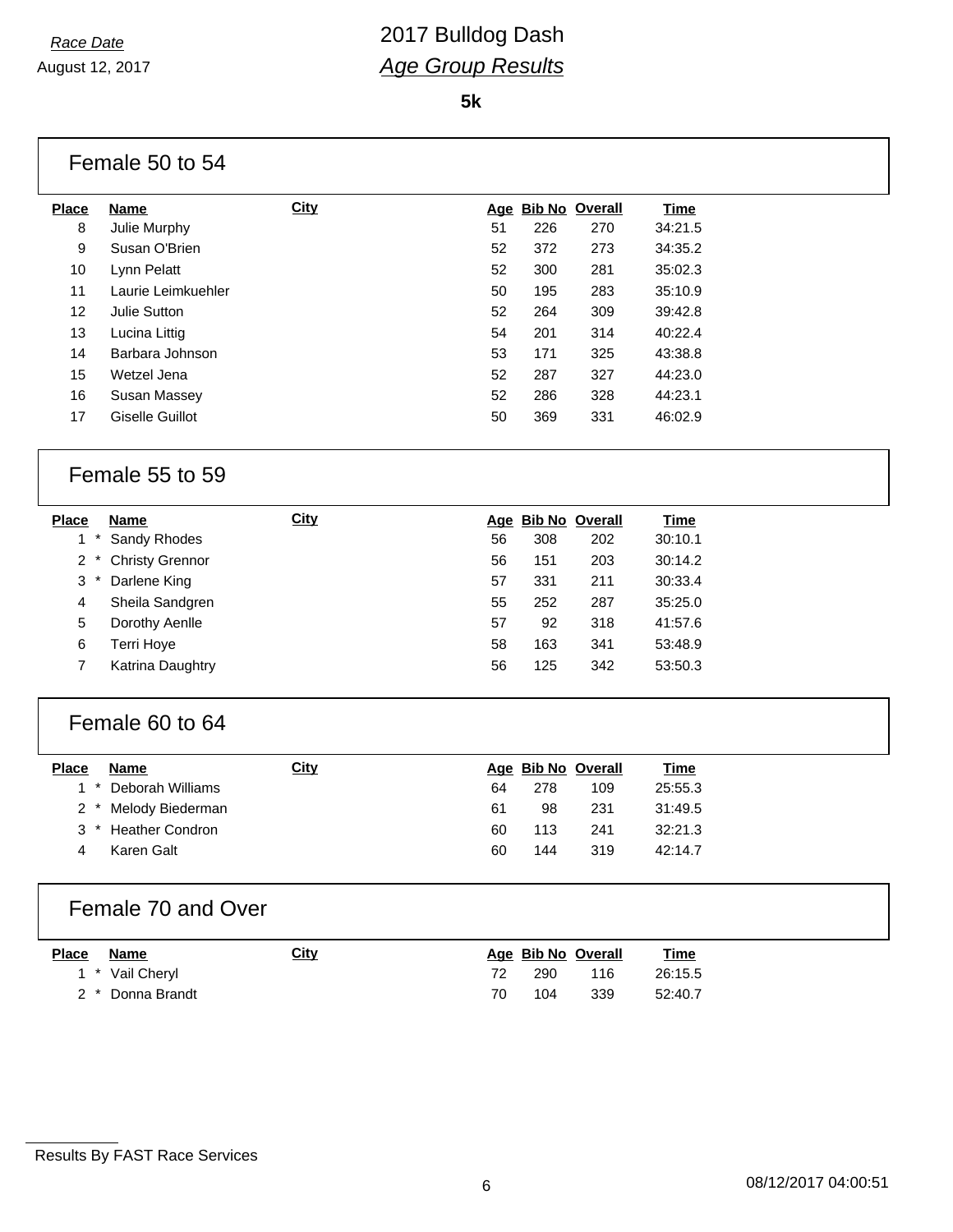# *Race Date* 2017 Bulldog Dash *Age Group Results*

**5k**

|              | Male Open Winners           |             |                          |         |
|--------------|-----------------------------|-------------|--------------------------|---------|
| <b>Place</b> | Name                        | <b>City</b> | Age Bib No Overall       | Time    |
|              | <b>Stephen Pipes</b>        |             | 71<br>17<br>$\mathbf{1}$ | 17:10.1 |
|              | <b>Male Masters Winners</b> |             |                          |         |
| <b>Place</b> | <b>Name</b>                 | <b>City</b> | Age Bib No Overall       | Time    |
| 1            | Kavanaugh Patrick           |             | 291<br>9<br>48           | 18:47.8 |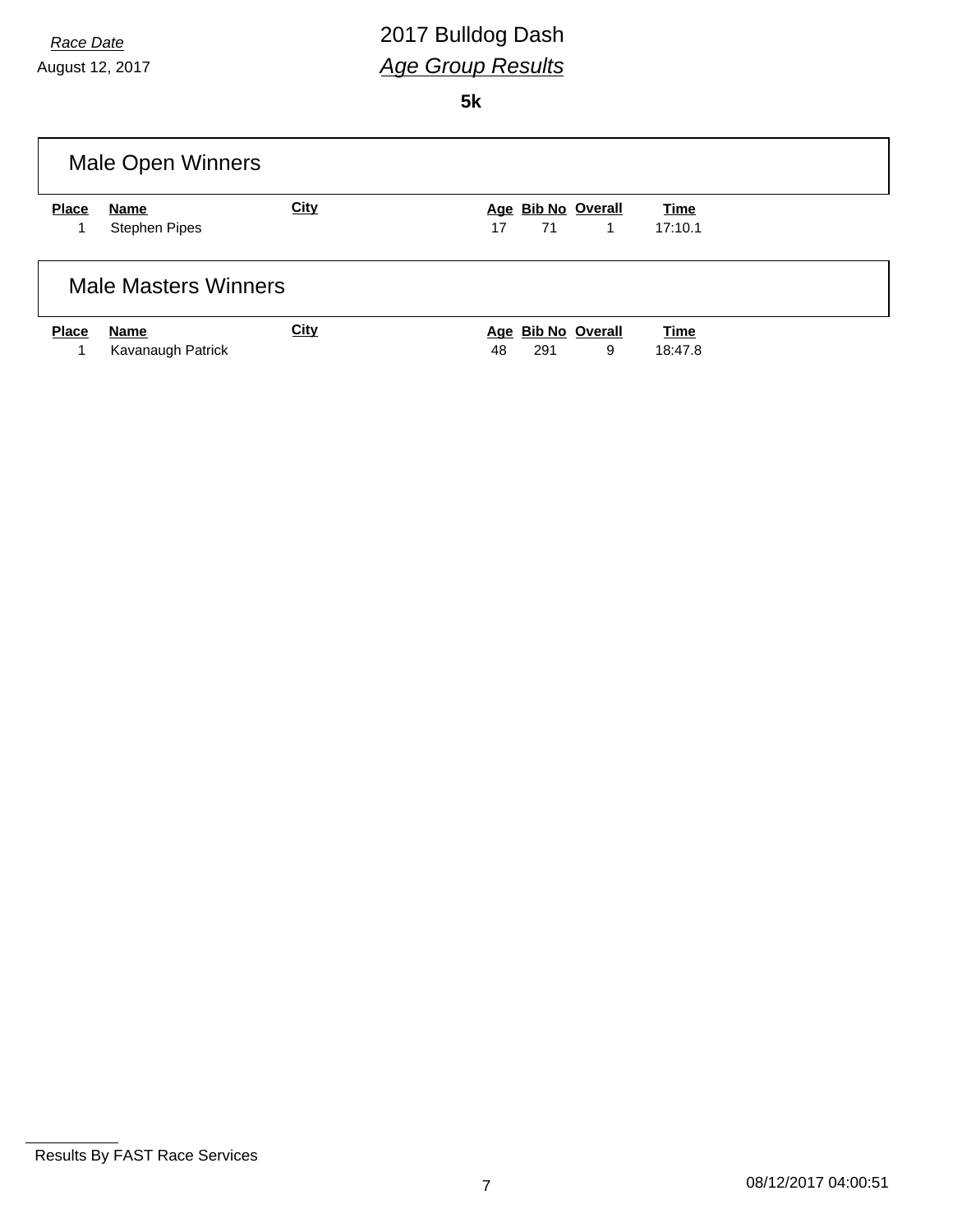Г

## *Race Date* 2017 Bulldog Dash *Age Group Results*

**5k**

|              | Male 10 and Under      |             |    |     |                    |         |
|--------------|------------------------|-------------|----|-----|--------------------|---------|
| <b>Place</b> | <b>Name</b>            | <b>City</b> |    |     | Age Bib No Overall | Time    |
| 1<br>*       | Jackson Luskin         |             | 10 | 357 | 52                 | 22:36.8 |
| 2            | Ellis Johnson          |             | 9  | 172 | 57                 | 22:48.7 |
| 3            | Benji Wyatt            |             | 10 | 280 | 75                 | 24:25.7 |
| 4            | Haydn Hermansen        |             | 9  | 154 | 108                | 25:53.8 |
| 5            | William Wyatt          |             | 8  | 281 | 161                | 28:20.4 |
| 6            | <b>Tristan Maxwell</b> |             | 9  | 324 | 171                | 28:32.9 |
| 7            | Nolan Denbrok          |             | 8  | 128 | 193                | 29:38.7 |
| 8            | Maddox Johnson         |             | 8  | 174 | 213                | 30:37.0 |
| 9            | Miles Johnansen        |             | 6  | 169 | 249                | 32:49.6 |
| 10           | Emmett Johansen        |             | 8  | 166 | 279                | 34:57.8 |
| 11           | Oliver Bowman          |             | 8  | 103 | 282                | 35:08.3 |

#### Male 11 to 14

| <b>Place</b>   |        | Name                   | <b>City</b> |    | Age Bib No Overall |     | <b>Time</b> |
|----------------|--------|------------------------|-------------|----|--------------------|-----|-------------|
| 1              | $\ast$ | <b>Michael Maron</b>   |             | 14 | 53                 | 23  | 20:28.3     |
| $\overline{c}$ | $\ast$ | Aiden Streleckis       |             | 14 | 86                 | 27  | 20:38.7     |
| 3              | $\ast$ | Josh Dryden            |             | 14 | 18                 | 32  | 21:02.6     |
| 4              |        | <b>Tristan Denbrok</b> |             | 12 | 130                | 42  | 22:01.9     |
| 5              |        | Evan Johnson           |             | 14 | 36                 | 59  | 23:00.2     |
| 6              |        | Wilson Baughman        |             | 14 | 5                  | 60  | 23:02.3     |
| $\overline{7}$ |        | Clay McCleary          |             | 14 | 55                 | 67  | 23:37.9     |
| 8              |        | Steven Vacha           |             | 14 | 271                | 70  | 23:44.7     |
| 9              |        | Haven Johansen         |             | 12 | 167                | 77  | 24:30.9     |
| 10             |        | Eli Emmons             |             | 14 | 20                 | 78  | 24:34.5     |
| 11             |        | Colin Niersbach        |             | 14 | 64                 | 83  | 24:48.7     |
| 12             |        | Eli Hewitt             |             | 14 | 32                 | 84  | 24:51.4     |
| 13             |        | Colby Niemann          |             | 14 | 63                 | 88  | 25:08.6     |
| 14             |        | Nick Rivord            |             | 14 | 77                 | 94  | 25:30.6     |
| 15             |        | Jake Sutton            |             | 14 | 263                | 104 | 25:49.9     |
| 16             |        | Owen Johnson           |             | 13 | 228                | 105 | 25:50.1     |
| 17             |        | Liam Streleckis        |             | 12 | 261                | 112 | 26:02.7     |
| 18             |        | Lake Coppedge          |             | 13 | 115                | 137 | 27:20.3     |
| 19             |        | <b>Matthew Rowe</b>    |             | 14 | 80                 | 149 | 27:48.6     |
| 20             |        | <b>Will Pontius</b>    |             | 14 | 343                | 150 | 27:49.3     |
| 21             |        | Donovan Burton         |             | 14 | 11                 | 159 | 28:13.8     |
| 22             |        | <b>Connor Priest</b>   |             | 14 | 236                | 181 | 29:11.0     |
| 23             |        | Jake Rose              |             | 13 | 79                 | 184 | 29:13.7     |
| 24             |        | Diego Rodrigues        |             | 12 | 243                | 205 | 30:21.5     |
| 25             |        | Nathan Pfaff           |             | 14 | 230                | 227 | 31:39.6     |
| 26             |        | Joe Marino             |             | 13 | 202                | 239 | 32:15.3     |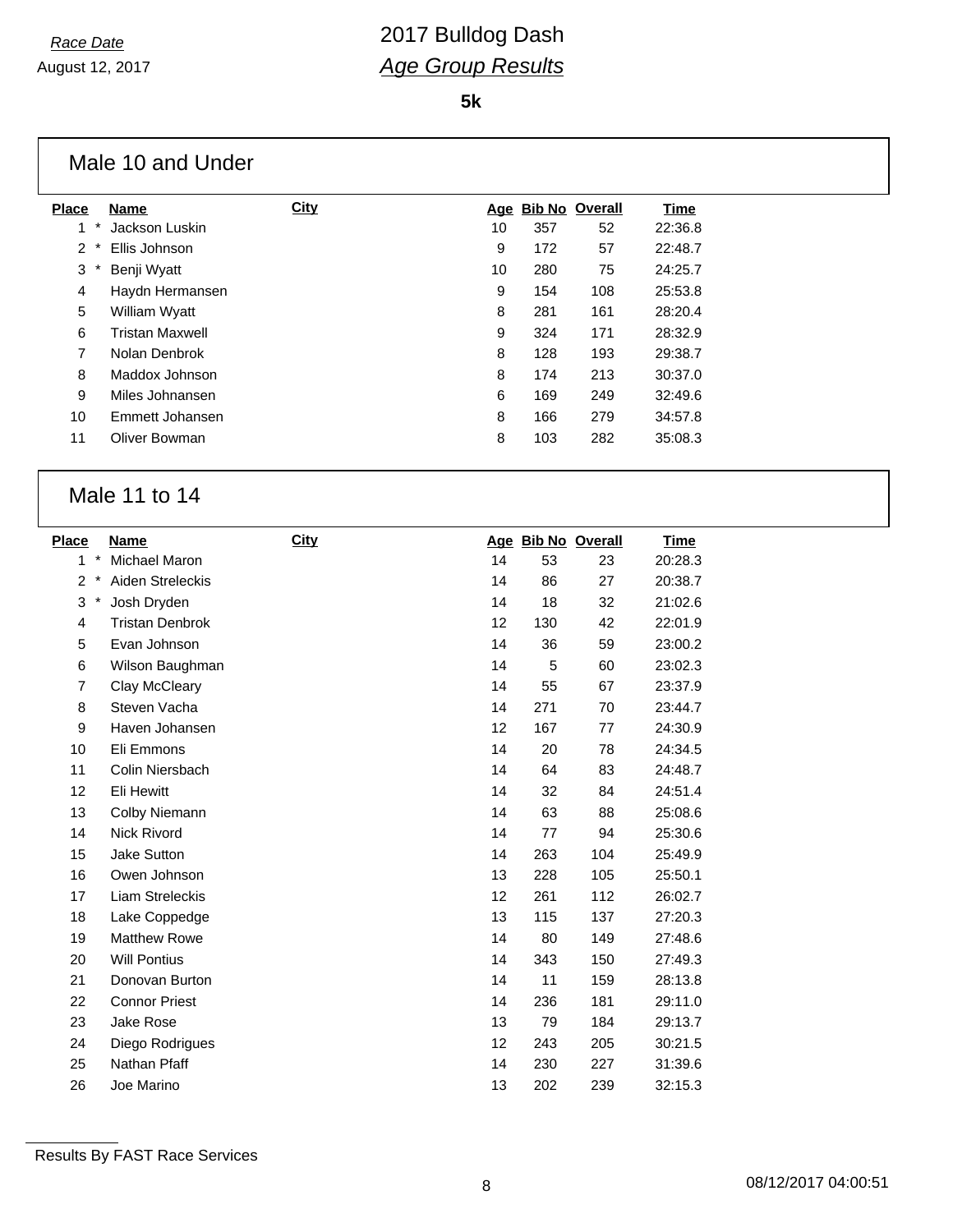# *Race Date* 2017 Bulldog Dash *Age Group Results*

**5k**

| Male 11 to 14 |  |  |
|---------------|--|--|
|               |  |  |

| <b>Place</b> | Name          | <b>City</b> |    |     | Age Bib No Overall | <u>Time</u> |
|--------------|---------------|-------------|----|-----|--------------------|-------------|
| 27           | Phillip Lim   |             | 12 | 197 | 243                | 32:31.4     |
| 28           | John A Kantor |             | 12 | 181 | 258                | 33:23.5     |
| 29           | Sean Poole    |             | 14 | 72  | 269                | 34:07.9     |
| 30           | Nicholas Cato |             | 12 | 108 | 324                | 43:38.4     |
|              |               |             |    |     |                    |             |

#### Male 15 to 19

| <b>Place</b>            | Name                      | <b>City</b> |    | Age Bib No Overall |                | <b>Time</b> |
|-------------------------|---------------------------|-------------|----|--------------------|----------------|-------------|
| 1                       | Zach Czerniak             |             | 18 | 121                | 2              | 17:42.6     |
| 2<br>$\ast$             | Ray Murphy                |             | 16 | 62                 | 3              | 17:50.8     |
| 3<br>$\ast$             | <b>Brendan Mc Cormack</b> |             | 16 | 54                 | $\overline{4}$ | 18:04.4     |
| $\overline{\mathbf{4}}$ | Andrew Lawrence           |             | 17 | 43                 | 5              | 18:06.2     |
| 5                       | Noah Coppedge             |             | 15 | 15                 | 6              | 18:23.9     |
| 6                       | <b>Carter Patton</b>      |             | 15 | 68                 | $\overline{7}$ | 18:30.7     |
| $\overline{7}$          | Michael Cato              |             | 17 | 13                 | 8              | 18:47.6     |
| 8                       | <b>Charles Eidex</b>      |             | 17 | 316                | 10             | 18:58.4     |
| 9                       | Jack Wegmet               |             | 16 | 91                 | 11             | 19:07.9     |
| 10                      | <b>Jackson McClimans</b>  |             | 16 | 57                 | 12             | 19:13.6     |
| 11                      | <b>Braeden Dickson</b>    |             | 17 | 131                | 13             | 19:17.6     |
| 12                      | <b>Holland Carter</b>     |             | 18 | 289                | 14             | 19:20.1     |
| 13                      | Joshua Beasley            |             | 16 | 310                | 18             | 19:50.4     |
| 14                      | Jackson Baughman          |             | 16 | 4                  | 24             | 20:30.5     |
| 15                      | Andrew Highfield          |             | 18 | 157                | 30             | 20:51.3     |
| 16                      | Evan Daniell              |             | 17 | 123                | 38             | 21:36.8     |
| 17                      | Eric Delgado              |             | 16 | 337                | 40             | 21:38.0     |
| 18                      | Ryan Albright             |             | 15 | 3                  | 46             | 22:23.2     |
| 19                      | Colin Lowry               |             | 17 | 48                 | 47             | 22:27.2     |
| 20                      | Ben Leimkuehler           |             | 19 | 194                | 48             | 22:27.3     |
| 21                      | Eric Biederman            |             | 17 | 97                 | 50             | 22:32.9     |
| 22                      | <b>Blair Greco</b>        |             | 17 | 29                 | 53             | 22:37.5     |
| 23                      | Sebastian Denbrok         |             | 18 | 129                | 56             | 22:45.0     |
| 24                      | <b>Francis Littig</b>     |             | 18 | 200                | 63             | 23:23.9     |
| 25                      | <b>Jack Mraz</b>          |             | 17 | 60                 | 64             | 23:24.0     |
| 26                      | Raef Luther               |             | 17 | 50                 | 65             | 23:27.1     |
| 27                      | Malcolm Hutchinson        |             | 17 | 319                | 73             | 24:11.4     |
| 28                      | Nolan Brown               |             | 17 | 10                 | 80             | 24:45.2     |
| 29                      | Jonathan Stark            |             | 17 | 84                 | 81             | 24:46.8     |
| 30                      | Ammon Rodriguez           |             | 15 | 340                | 82             | 24:48.6     |
| 31                      | Harrison Greco            |             | 15 | 30                 | 86             | 25:03.4     |
| 32                      | Alex Moss                 |             | 18 | 225                | 87             | 25:03.6     |
| 33                      | Justin Rosenberg          |             | 17 | 246                | 90             | 25:16.2     |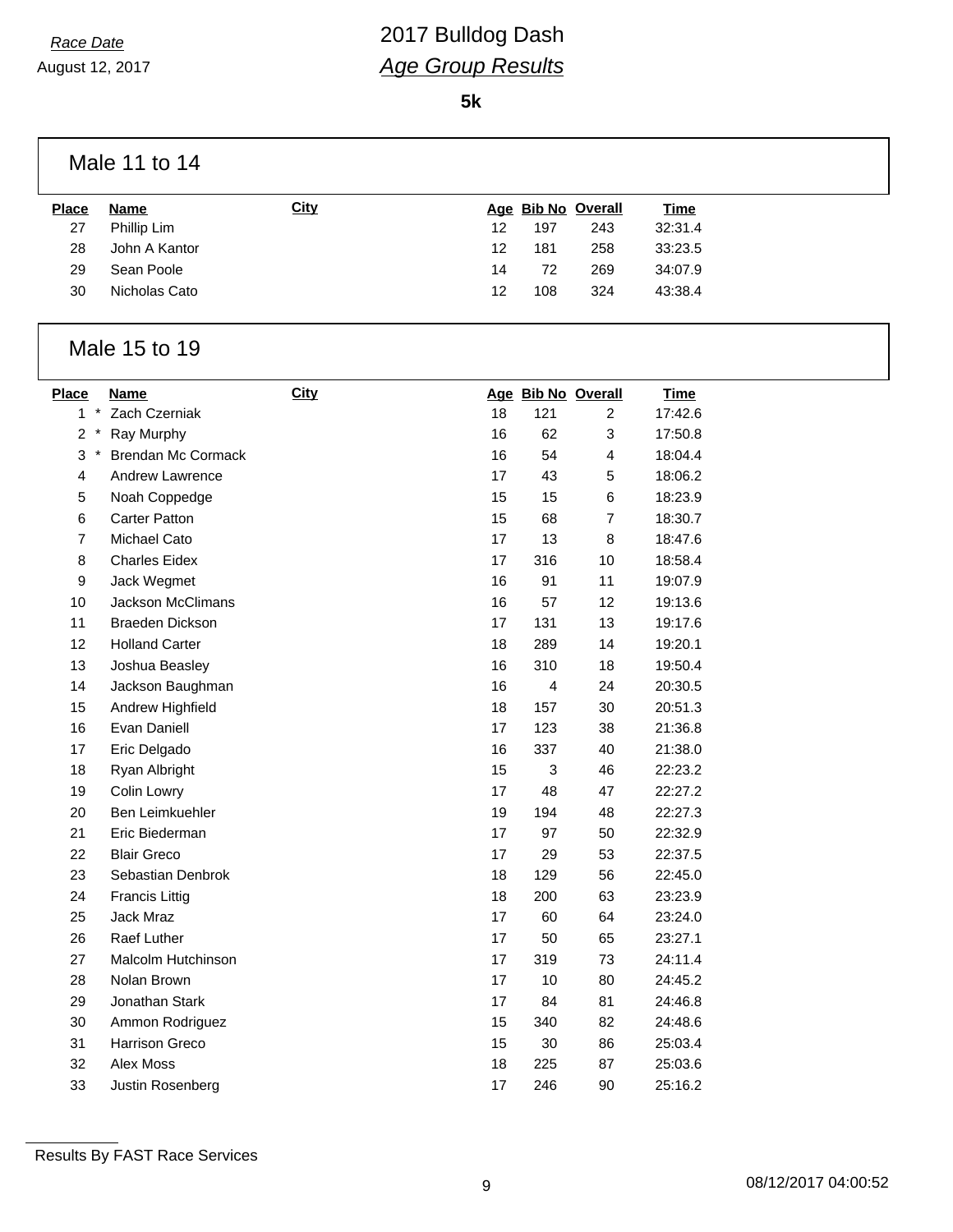August 12, 2017

**5k**

| Name                     | <b>City</b> | Age |     |     | <u>Time</u>           |
|--------------------------|-------------|-----|-----|-----|-----------------------|
| <b>Matthew Nolan</b>     |             | 15  | 66  | 96  | 25:33.8               |
| Daniels lan              |             | 16  | 303 | 101 | 25:44.8               |
| Noah MacDonald           |             | 17  | 322 | 122 | 26:31.5               |
| Sean Fogarty             |             | 18  | 318 | 152 | 27:53.6               |
| Anthony Fattal           |             | 17  | 22  | 154 | 27:59.6               |
| <b>Ben Strainer</b>      |             | 15  | 338 | 156 | 28:03.8               |
| Dylan Espinosa           |             | 15  | 21  | 157 | 28:08.5               |
| Daniels Alex             |             | 15  | 294 | 163 | 28:22.6               |
| Jared Rosenberg          |             | 19  | 245 | 172 | 28:36.9               |
| <b>William Dent</b>      |             | 16  | 350 | 175 | 28:47.3               |
| <b>Justin Gill</b>       |             | 19  | 146 | 176 | 28:47.9               |
| Ross McVey               |             | 16  | 58  | 187 | 29:27.2               |
| Joshua Kim               |             | 16  | 312 | 196 | 29:59.4               |
| Ben Marx                 |             | 19  | 205 | 280 | 35:00.3               |
| Joshua Smith             |             | 17  | 315 | 316 | 41:23.1               |
| Cole Dickson             |             | 17  | 17  | 317 | 41:26.6               |
| <b>Matthew McClimans</b> |             | 19  | 209 | 321 | 42:19.8               |
| Kyle Cameron             |             | 18  | 349 | 322 | 42:20.9               |
|                          |             |     |     |     | <b>Bib No Overall</b> |

#### Male 20 to 24

| <b>Place</b>   | <b>Name</b><br>Matt Sybeldon | <b>City</b> | <u>Age</u><br>24 | 266 | <b>Bib No Overall</b><br>16 | <b>Time</b><br>19:35.7 |
|----------------|------------------------------|-------------|------------------|-----|-----------------------------|------------------------|
|                | Male 35 to 39                |             |                  |     |                             |                        |
| <b>Place</b>   | <b>Name</b>                  | <b>City</b> | <u>Age</u>       |     | <b>Bib No Overall</b>       | <b>Time</b>            |
|                | Jeremiah Eye                 |             | 39               | 305 | 41                          | 21:43.5                |
| $\mathbf{2}$   | Dez White                    |             | 37               | 366 | 49                          | 22:30.2                |
| 3              | Jason Kembrey                |             | 37               | 334 | 66                          | 23:36.4                |
| 4              | <b>Brandon Yarnell</b>       |             | 35               | 283 | 91                          | 25:21.1                |
| 5              | <b>Colin Fraser</b>          |             | 37               | 143 | 127                         | 26:43.3                |
| 6              | Chris Hermansen              |             | 38               | 153 | 214                         | 30:39.4                |
| $\overline{7}$ | Nevada Tuggle                |             | 36               | 351 | 219                         | 30:53.7                |
|                | Male 40 to 44                |             |                  |     |                             |                        |
| <b>Place</b>   | <b>Name</b>                  | <b>City</b> | <u>Age</u>       |     | <b>Bib No Overall</b>       | <b>Time</b>            |
|                | Greg Herron                  |             | 43               | 302 | 123                         | 26:32.2                |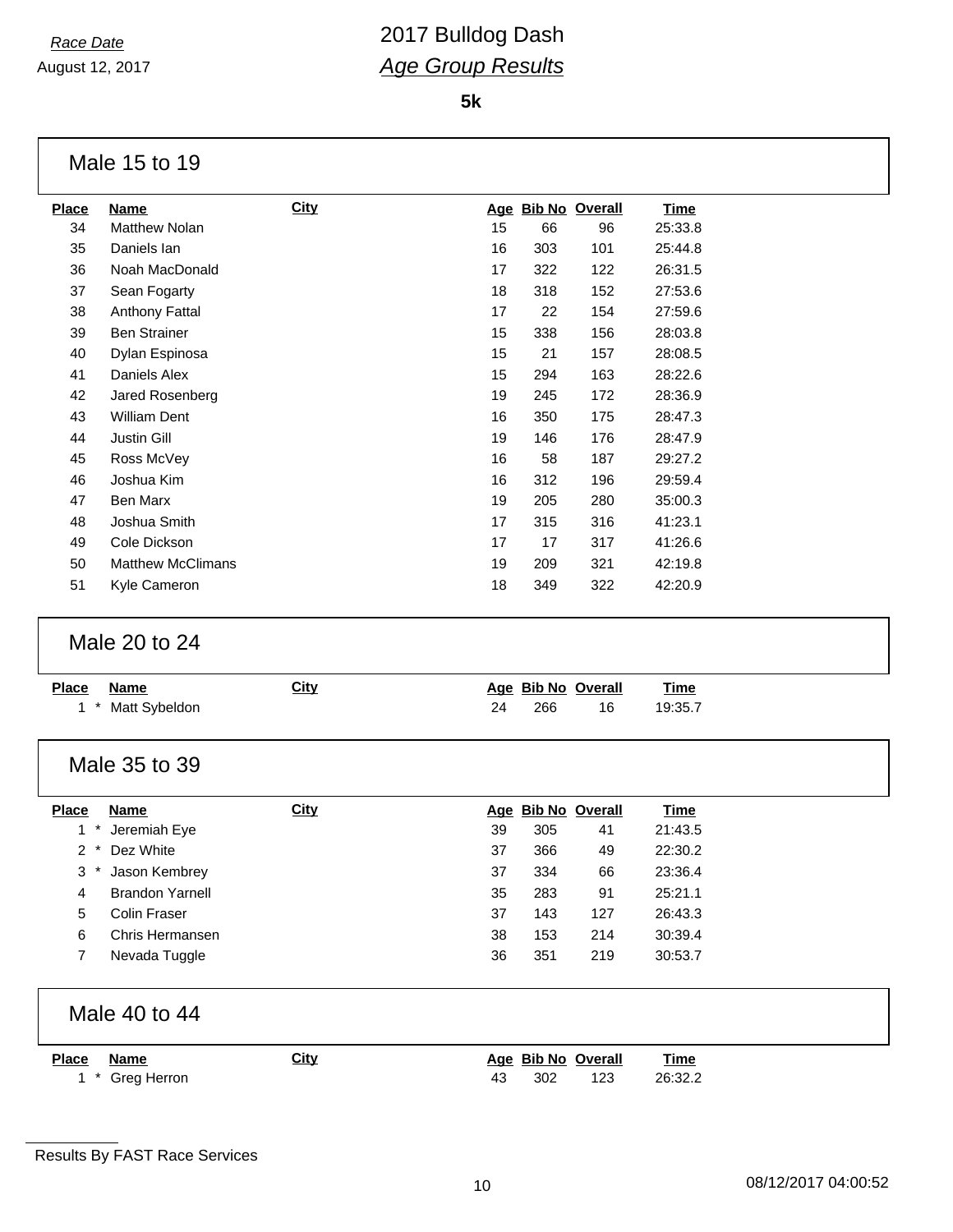August 12, 2017

**5k**

|              | Male 40 to 44            |             |    |     |                    |             |
|--------------|--------------------------|-------------|----|-----|--------------------|-------------|
| <b>Place</b> | Name                     | <b>City</b> |    |     | Age Bib No Overall | <b>Time</b> |
| $\mathbf{2}$ | Charlie Hollingshead     |             | 43 | 159 | 129                | 26:53.7     |
| 3            | <b>Bradley Robertson</b> |             | 41 | 242 | 134                | 27:09.2     |
| 4            | Steve Forren             |             | 44 | 139 | 200                | 30:04.5     |
| 5            | Amar Ganga               |             | 42 | 360 | 251                | 32:54.2     |
| 6            | Dwayne Frady             |             | 42 | 141 | 276                | 34:50.0     |

#### Male 45 to 49

| <b>Place</b>             | Name                    | <b>City</b> |    |     | Age Bib No Overall | <b>Time</b> |
|--------------------------|-------------------------|-------------|----|-----|--------------------|-------------|
| $\ast$<br>1              | <b>Wayne Gowens</b>     |             | 46 | 149 | 28                 | 20:39.2     |
| $\overline{c}$<br>$\ast$ | Jerry Dean              |             | 47 | 323 | 37                 | 21:34.8     |
| 3<br>$\ast$              | Mark Niemann            |             | 46 | 227 | 45                 | 22:19.3     |
| 4                        | J. Todd Coppedge        |             | 49 | 114 | 138                | 27:20.4     |
| 5                        | Johnny Wilkins          |             | 47 | 276 | 146                | 27:40.8     |
| 6                        | Gift James              |             | 46 | 292 | 158                | 28:08.8     |
| 7                        | Ashley Gillihan         |             | 47 | 147 | 168                | 28:26.8     |
| 8                        | Rob Roy                 |             | 45 | 335 | 169                | 28:29.1     |
| 9                        | Rich Niersbach          |             | 48 | 344 | 174                | 28:38.9     |
| 10                       | Lee Johnson             |             | 46 | 173 | 212                | 30:36.3     |
| 11                       | <b>Steve Fowler</b>     |             | 48 | 329 | 220                | 30:55.8     |
| 12                       | <b>Chris Siepert</b>    |             | 49 | 255 | 224                | 31:17.5     |
| 13                       | <b>Bryan Pfaff</b>      |             | 47 | 229 | 228                | 31:39.7     |
| 14                       | Jason Davis             |             | 45 | 126 | 235                | 31:56.2     |
| 15                       | <b>Bob Rhodes</b>       |             | 48 | 309 | 240                | 32:16.7     |
| 16                       | Ben Emmons              |             | 48 | 348 | 254                | 33:00.9     |
| 17                       | Chip Poole              |             | 49 | 232 | 265                | 33:40.2     |
| 18                       | Mark Hambacker          |             | 49 | 370 | 274                | 34:38.6     |
| 19                       | David Keres             |             | 45 | 183 | 284                | 35:13.4     |
| 20                       | <b>William Kitchens</b> |             | 47 | 185 | 296                | 37:25.7     |
| 21                       | Drew Garland            |             | 46 | 365 | 305                | 39:22.5     |
| 22                       | <b>Tom Priest</b>       |             | 45 | 238 | 312                | 40:16.0     |
| 23                       | <b>Greg Morris</b>      |             | 46 | 223 | 333                | 47:29.0     |
| 24                       | Casey Cato              |             | 48 | 106 | 337                | 51:46.3     |

#### Male 50 to 54

| <b>Place</b> | Name                 | <u>City</u> |    |     | Age Bib No Overall | <u>Time</u> |
|--------------|----------------------|-------------|----|-----|--------------------|-------------|
|              | 1 * Andrew Fine      |             | 50 | 295 | 31                 | 20:59.2     |
|              | 2 * William Hughes   |             | 54 | 307 | 71                 | 24:01.4     |
|              | 3 * Patrick Hourigan |             | 50 | 161 | 117                | 26:19.2     |

Results By FAST Race Services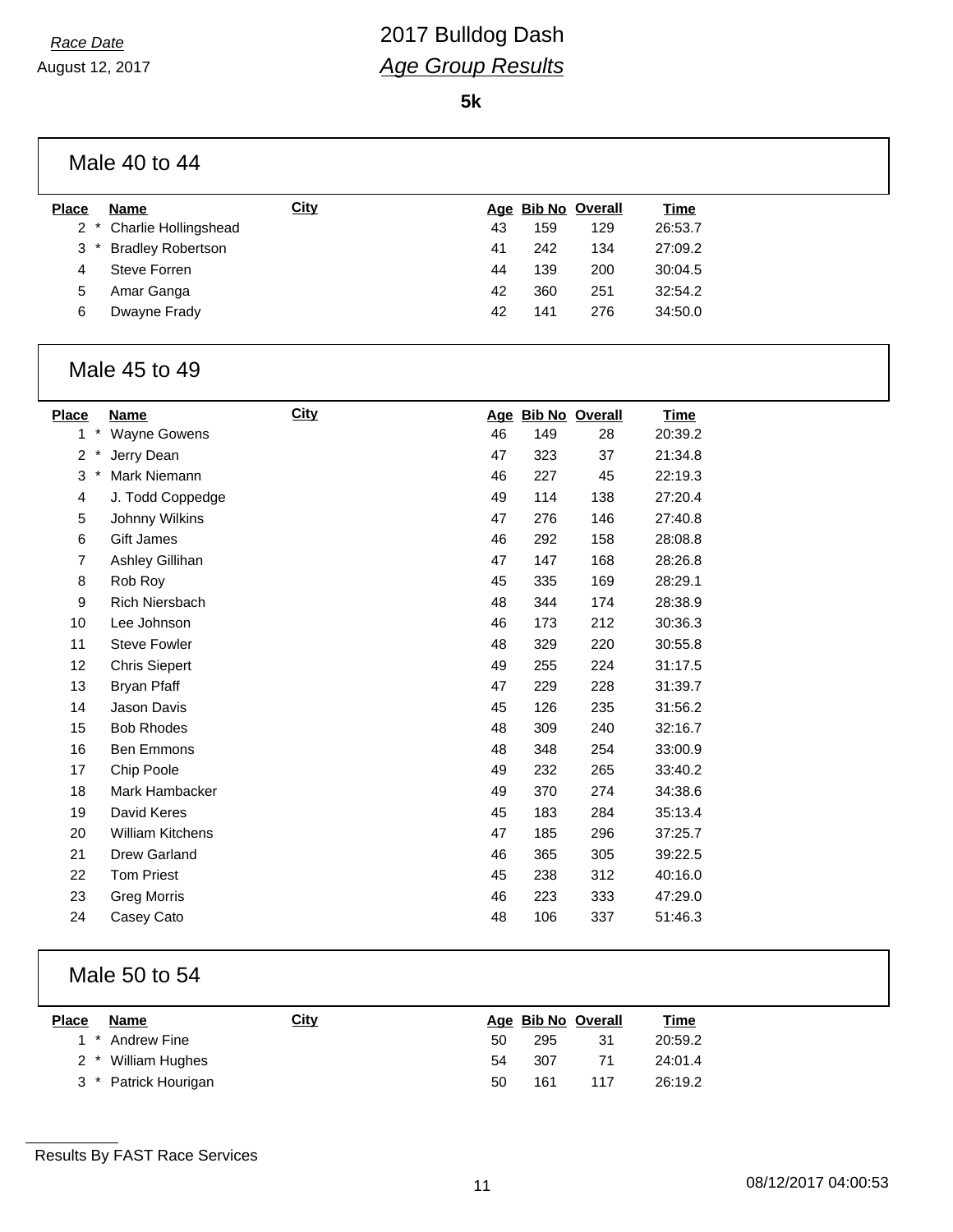August 12, 2017

**5k**

|                | Male 50 to 54         |             |    |                    |     |         |
|----------------|-----------------------|-------------|----|--------------------|-----|---------|
| <b>Place</b>   | Name                  | <b>City</b> |    | Age Bib No Overall |     | Time    |
| 4              | John Clough           |             | 53 | 112                | 141 | 27:25.3 |
| 5              | <b>Richard Quinn</b>  |             | 51 | 239                | 148 | 27:48.1 |
| 6              | Daniels Gary          |             | 52 | 304                | 155 | 28:03.6 |
| $\overline{7}$ | Tim Duncan            |             | 50 | 363                | 179 | 29:00.0 |
| 8              | Alan Gain             |             | 53 | 352                | 188 | 29:29.3 |
| 9              | Eric Rodriguez        |             | 50 | 339                | 206 | 30:24.1 |
| 10             | Alan Johnson          |             | 52 | 170                | 215 | 30:44.2 |
| 11             | Ryo Yamazaki          |             | 51 | 298                | 216 | 30:47.2 |
| 12             | <b>Chris Baldner</b>  |             | 51 | 345                | 250 | 32:52.9 |
| 13             | Joseph Rodriguez      |             | 53 | 326                | 252 | 32:54.8 |
| 14             | <b>Edward Sellers</b> |             | 54 | 253                | 253 | 32:57.0 |
| 15             | James Jones           |             | 53 | 176                | 260 | 33:29.2 |
| 16             | <b>Patrick Sutton</b> |             | 50 | 265                | 266 | 33:46.6 |
| 17             | <b>Steve Cash</b>     |             | 53 | 374                | 288 | 35:25.8 |
| 18             | Craig Lawrence        |             | 50 | 191                | 307 | 39:29.6 |
| 19             | Chris Gasta           |             | 50 | 346                | 315 | 40:49.8 |
| 20             | Timmy Hall            |             | 50 | 152                | 326 | 43:53.8 |
| 21             | Chip Dickson          |             | 51 | 132                | 329 | 44:41.4 |

#### Male 55 to 59

| <b>Place</b>             | Name                   | <b>City</b> | <u>Age</u> |     | <b>Bib No Overall</b> | <u>Time</u> |
|--------------------------|------------------------|-------------|------------|-----|-----------------------|-------------|
| *<br>1                   | Scott Suggs            |             | 57         | 262 | 44                    | 22:07.9     |
| $\overline{2}$<br>$\ast$ | Dennis Lane            |             | 55         | 190 | 76                    | 24:25.7     |
| 3<br>$\ast$              | Duane White            |             | 58         | 362 | 95                    | 25:33.2     |
| 4                        | <b>Shayne Causey</b>   |             | 56         | 356 | 99                    | 25:38.7     |
| 5                        | Andrew Littig          |             | 55         | 199 | 106                   | 25:50.6     |
| 6                        | David Williams         |             | 59         | 277 | 111                   | 25:56.0     |
| 7                        | Michael Edgett         |             | 55         | 285 | 128                   | 26:50.9     |
| 8                        | Rob Lawrence           |             | 57         | 193 | 130                   | 26:53.7     |
| 9                        | Doug Stephens          |             | 58         | 260 | 173                   | 28:37.4     |
| 10                       | John Creamer           |             | 56         | 336 | 178                   | 28:55.6     |
| 11                       | Jesus Sosa             |             | 55         | 359 | 209                   | 30:28.7     |
| 12                       | <b>Rusty O'Shields</b> |             | 59         | 368 | 278                   | 34:56.0     |
| 13                       | Michael Montgomery     |             | 59         | 220 | 286                   | 35:21.8     |
| 14                       | Earl Daughtry          |             | 57         | 124 | 298                   | 37:49.8     |
| 15                       | David Miller           |             | 57         | 216 | 311                   | 40:01.8     |
| 16                       | Chuck Hove             |             | 59         | 162 | 336                   | 47:47.5     |